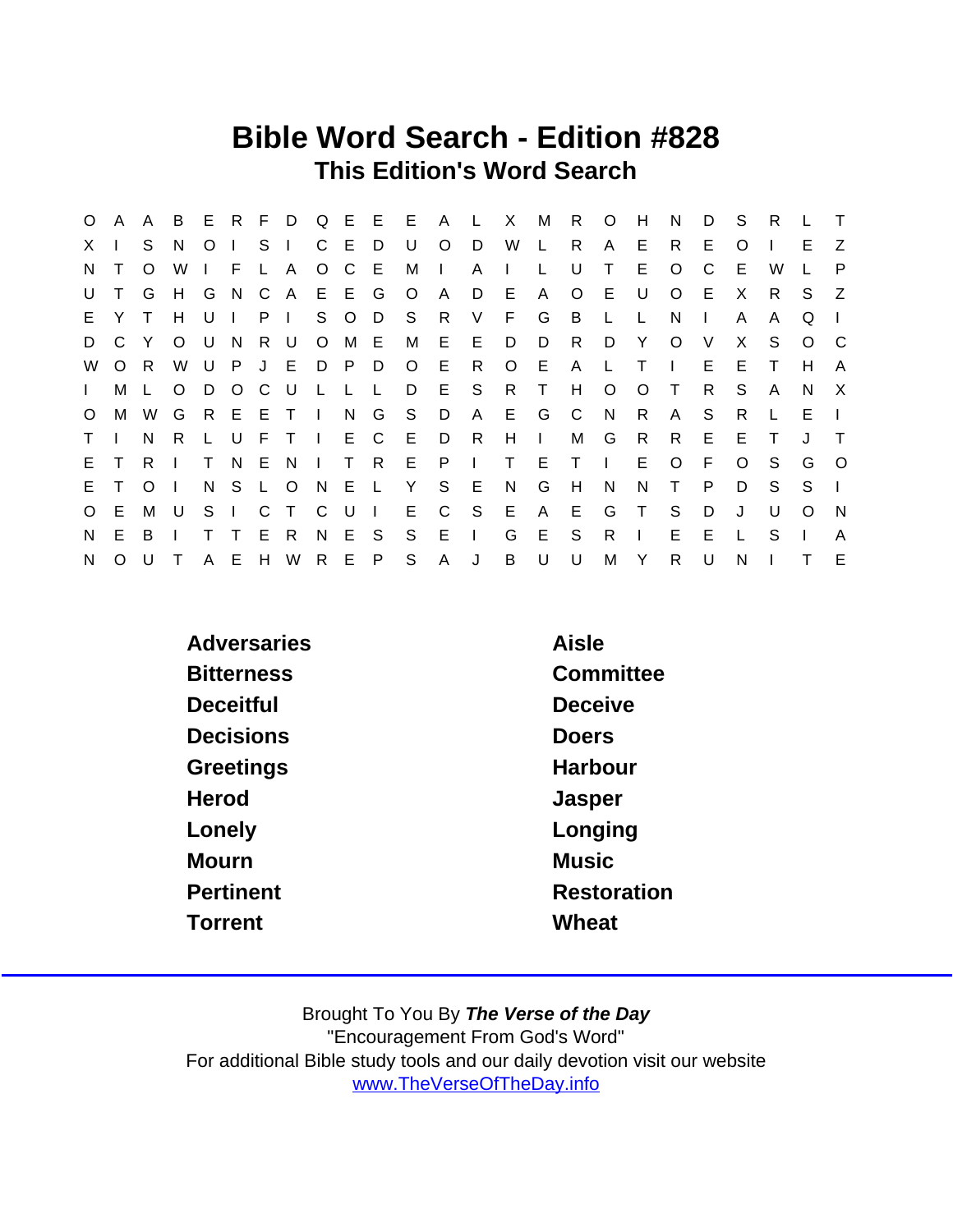### Bible Word Search - Edition #828 Word Search Answer Guide

| $\circ$      | a               | a            | b            |                 |              |        |               |                                                                  |               |                   |              |                |              | erf d q e e e a I x m r |              | $\overline{O}$ | h           | n            | D            | s.           | $\mathsf{r}$ |              |                |
|--------------|-----------------|--------------|--------------|-----------------|--------------|--------|---------------|------------------------------------------------------------------|---------------|-------------------|--------------|----------------|--------------|-------------------------|--------------|----------------|-------------|--------------|--------------|--------------|--------------|--------------|----------------|
| x i          |                 | S.           | - N          | $O \mid S \mid$ |              |        |               | C E D                                                            |               | $U$ 0             |              | $\mathsf{d}$   | w I          |                         | R.           | a              | e           | $\mathsf{r}$ | E            | $\Omega$     | j.           | e            | z              |
| n            | t               | $\mathbf{o}$ | W            | i f             |              | $\Box$ | a             | $0c$ e                                                           |               | m                 | $\mathbf{I}$ | A              | i.           | $\mathbf{I}$            | U            | $-t$           | $\mathbf e$ | $\circ$      | C            | e            | W            | $\mathbf{I}$ | p              |
| u t          |                 | g            | h            | g               |              |        | n c a e e g   |                                                                  |               | o a               |              | D              | e            | a                       | $\circ$      | e              | u           | $\circ$      | - E          | $\mathsf{x}$ | $\mathsf{r}$ | S.           | z              |
|              | e y t           |              | h            |                 | u i          |        | pi            | s o d                                                            |               |                   | s r V        |                | f            | g                       | B            | $\sim$ 1.0     | $\Box$      | N            | $\Box$       | a            | a            | q            | $\blacksquare$ |
|              | d C y o u N R U |              |              |                 |              |        |               | O M e                                                            |               | m                 | e            | E              | D            | d d                     | R            | d              | y.          | $\circ$      | $\vee$       | $\mathsf{x}$ | S.           | $\circ$      | $\mathbf{C}$   |
| W            | $\circ$         | $\mathsf{r}$ | W            | <b>u</b>        |              |        | pjedpd        |                                                                  |               | $\circ$           | e            | $\mathsf{R}$   | $\circ$      | $\mathbf{e}$            | A            | $\mathsf{L}$   | $\top$      | $\Box$       | E.           | e            | $\mathbf{t}$ | h            | a              |
| $\mathbf{i}$ | M I             |              | $\mathsf{o}$ | d               | $O$ $C$      |        | <b>u</b>      | $\begin{array}{ccc} & \cdot & \cdot & \cdot & \cdot \end{array}$ |               | d                 | e            | S R t          |              |                         | H            | $\circ$        | $\circ$     | $\top$       | $\mathsf{r}$ | S.           | a            | n            | $\mathsf{X}$   |
| $\circ$      | M               |              | w G          |                 |              |        | R E E T I N G |                                                                  |               | S                 | $\mathsf{d}$ |                | A E g        |                         | $\mathbf{C}$ | N              | R.          | A            | <b>S</b>     | R            | $\perp$      | e            | -i             |
| t I          |                 | n            | $\mathsf{r}$ |                 |              |        |               |                                                                  |               | L U F T I E C E D |              | R              | $H$ i        |                         | m            | G              | R           | R.           | $\mathbf{e}$ | E.           | $-t$         |              |                |
|              | e T             | r i          |              |                 | T N E        |        | N             |                                                                  |               | I T R E P         |              | $\mathbf{I}$ t |              |                         | e t l        |                | E           | $\circ$      | f            | $\circ$      | s.           | g            | $\circ$        |
| e            | $\top$          | o i          |              |                 | n s L O      |        |               |                                                                  |               | N E L Y s E       |              |                | n            | g                       | h            | N              | N           | $\top$       | p            | D            | <b>S</b>     | S            | $\mathbf{i}$   |
| $\mathsf{O}$ | E.              | M U          |              | S.              | $\mathbf{1}$ | C.     | t             | c u i                                                            |               |                   | e c          | S.             | e            | a                       | e            |                | G T         | S            | d            | $\mathbf{I}$ | u            | $\Omega$     | n              |
| n            | E.              | B            | $\Box$       |                 | $T$ $T$      |        | E R           | N E S                                                            |               | S                 | e            | $\mathbf{i}$   | $\mathbf{q}$ | e                       | S            | $r - i$        |             | E.           | E.           | $\mathsf{L}$ | S            | $\mathbf{I}$ | A              |
| n            | $\circ$         |              | u T          |                 |              |        |               |                                                                  | A E H W R E P | S                 | A            | J              | $\mathsf b$  | $\mathsf{u}$            | $\mathsf{u}$ |                | m y         | $R$ $u$      |              | n            | $\mathbf{i}$ | t            | e              |

- Adversaries: Vertical Aisle: Horizontal Bitterness: Horizontal Committee: Vertical Deceitful: Horizontal Deceive: Vertical Decisions: Horizontal **Doers: Vertical** Greetings: Horizontal Harbour: Vertical Herod: Vertical **Herod:** Vertical **Jasper: Horizontal** Lonely: Horizontal **Longing: Vertical** Mourn: Horizontal Music: Horizontal Pertinent: Horizontal Restoration: Vertical Torrent: Vertical Wheat: Horizontal
-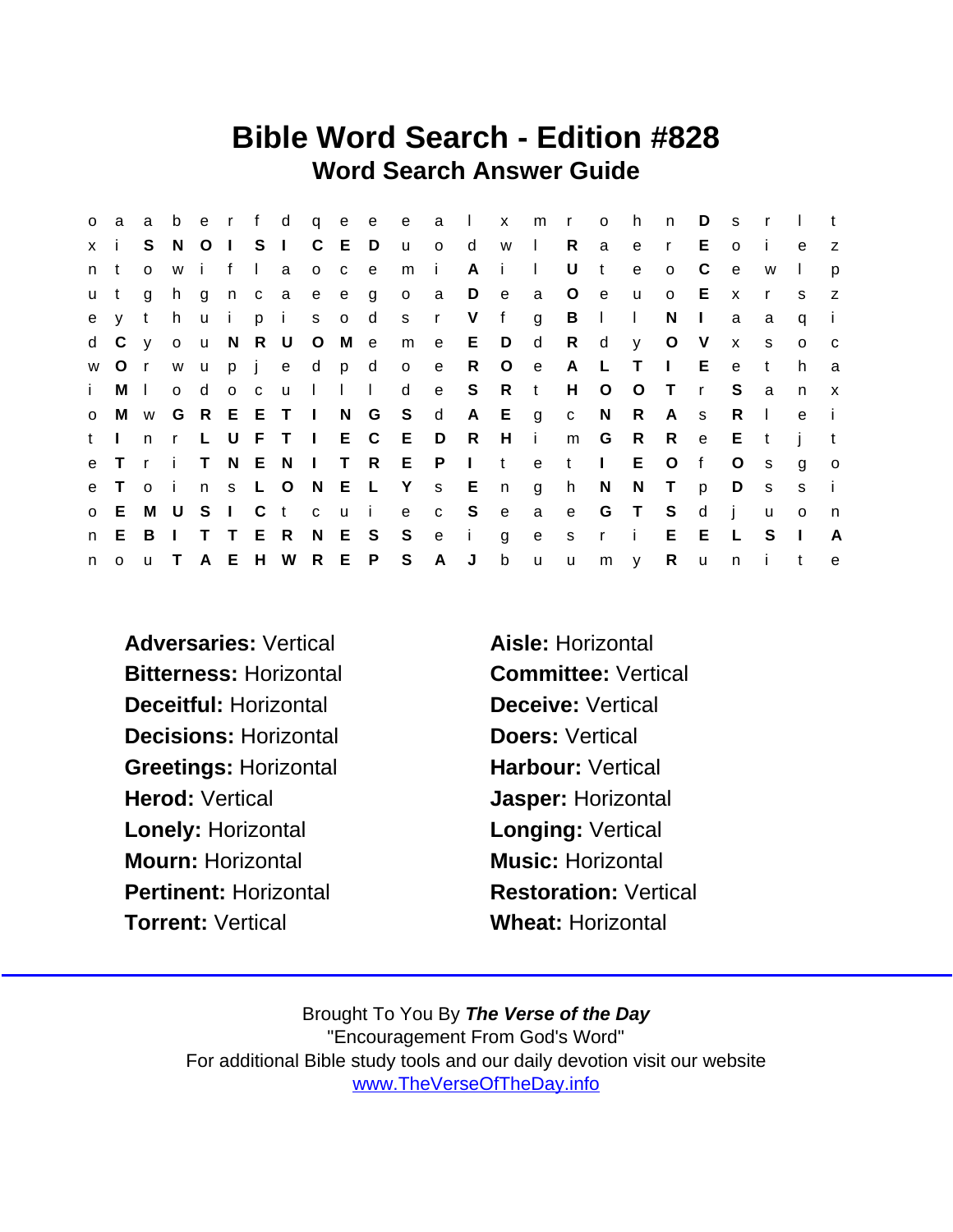# Bible Word Search - Edition #828 Words Used And Their Definitions

**Adversaries** Opponents or enemies

Aisle

A space between seating in a church that allows for easy movement between the front and back of a sanctuary or chapel

**Bitterness** 

A frozen form of latent anger and resentment. Often is an outcome of persistent emotional imbalance.

**Committee** 

A group of people who gather to solve an issue, usually to investigate or establish a law or rule

**Deceitful** 

Dishonest; False; Having the intent to deliberately convince someone to believe a lie

**Deceive** To convince someone to believe a lie

**Decisions Choices** 

Doers People who follow God's word

**Greetings** 

Something that is said when meeting someone

Harbour

To hold something tight within one's self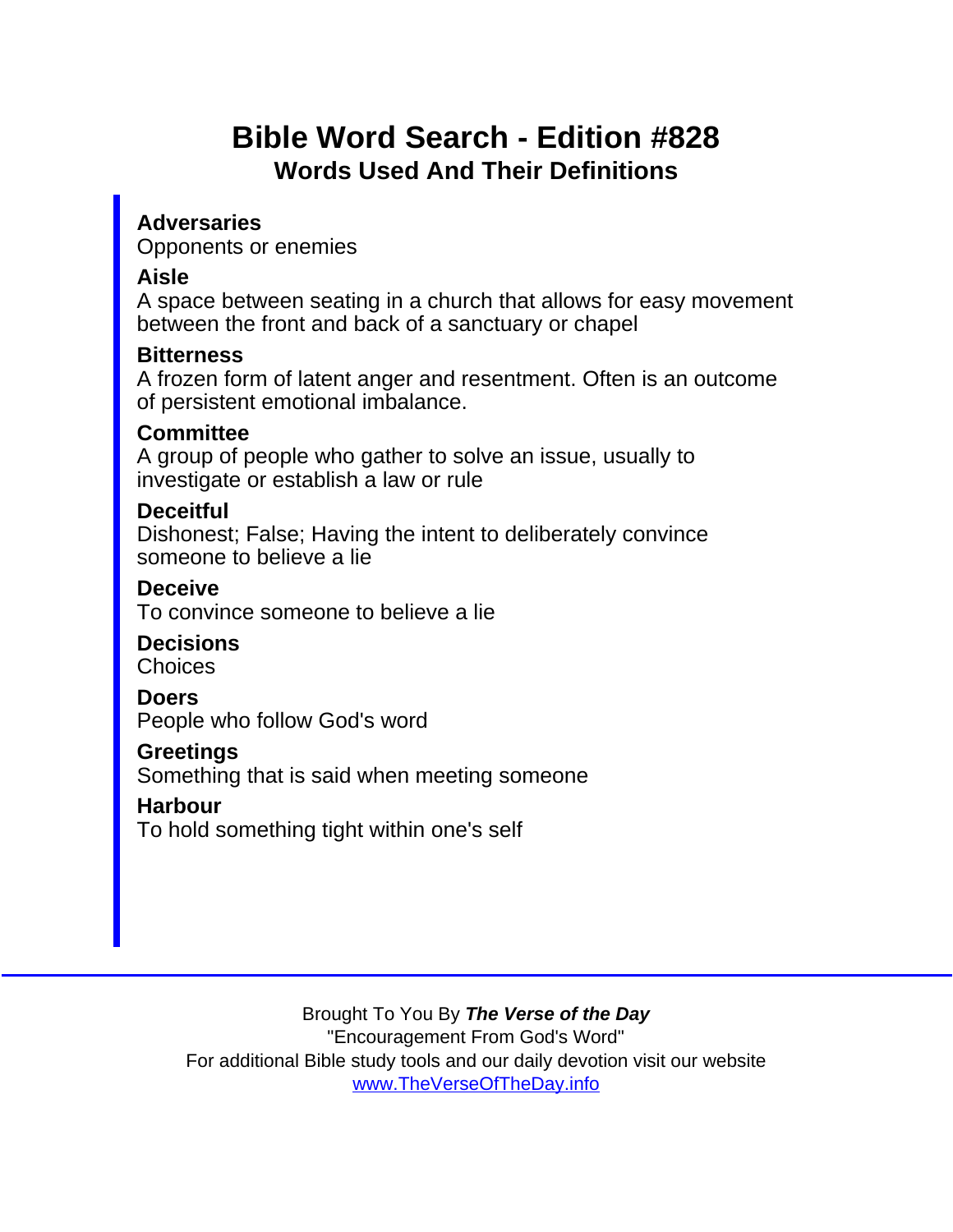## Bible Word Search - Edition #828 Words Used And Their Definitions - Continued

#### **Herod**

The name of three different kings who came to power one after another; Herod the Great, who ordered the massacre recorded only in Matthew (See Matthew 2:13-18); Herod Antipas, the man Pontius Pilate sent Jesus to (See Luke 22:66-71); Herod Agrippa, who almost converted to Christianity after talking to Paul of Tarsus (See Acts 25-26)

**Jasper** 

A stone that often has bands or spots and a reddish, brownish, or yellowish color

**Lonely** Feeling alone

Longing A deep desire or yearning

Mourn

To grieve, weep (See Matthew 5:4)

**Music** 

A combination of sounds made from instruments that may include singing

**Pertinent** Clearly relevant

Restoration

The act of renewing the condition of something or someone to a previous state